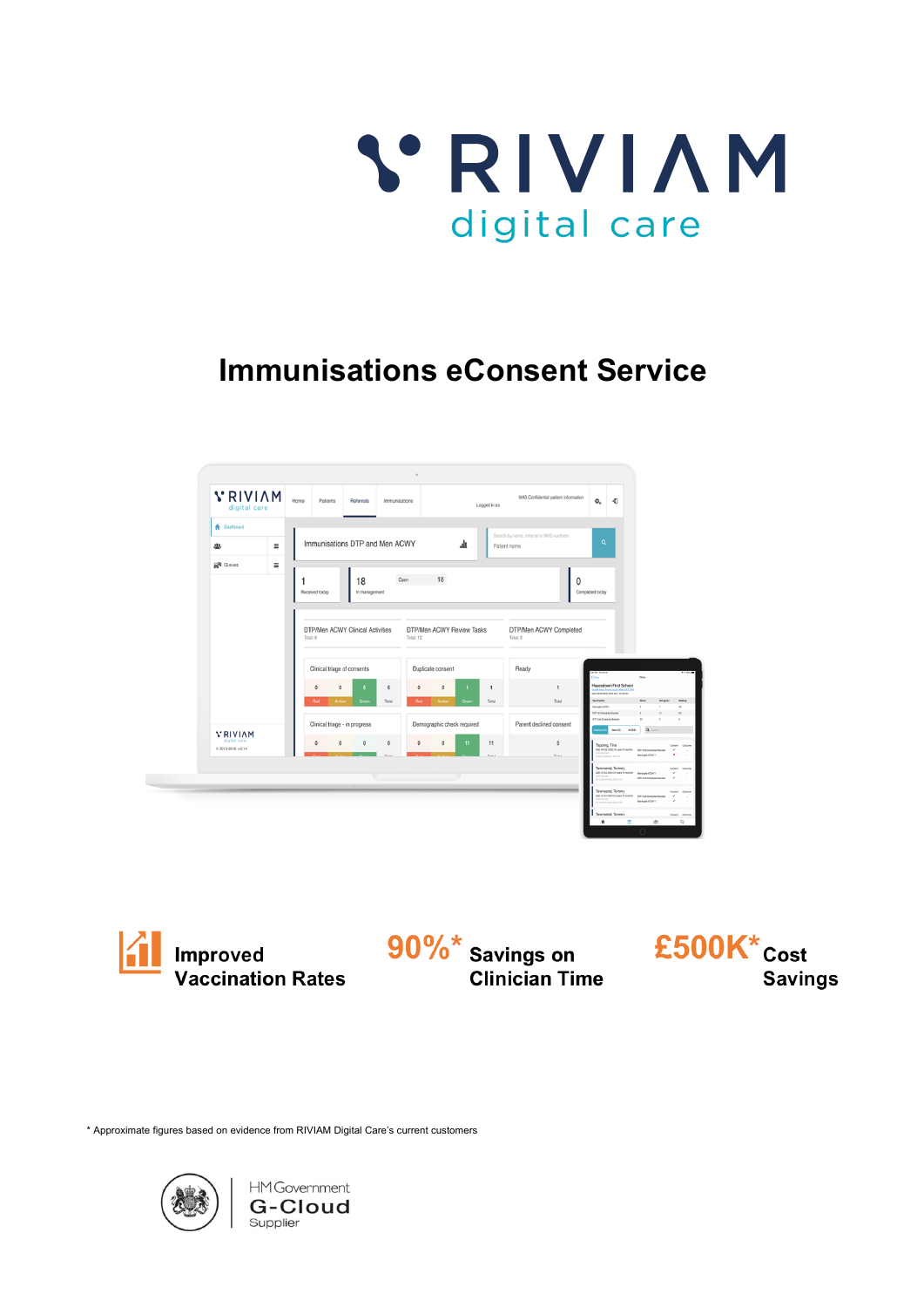

# **Increasing the uptake of children's vaccinations**

RIVIAM's Immunisations eConsent service enables NHS customers to co-ordinate a digital, paper-free immunisation programme to improve vaccination uptake and create efficiencies. RIVIAM's solution enables customers to digitise the entire immunisations process from beginning to end, including a mobile app for school nurses and the ability to update the clinical system with the outcome of the child's vaccination.

# **Service description**

- 1. eConsent websites for the secure collection of eConsents from parents.
- 2. Efficient online triage and administration of immunisations by service centres and the ability to keep track and co-ordinate what's been done to whom and when.
- 3. A Mobile Immunisations Application for digital clinic management.
- 4. Ability to update clinical systems with vaccination outcomes from a clinic spreadsheet or the app.
- 5. Reporting and Dashboards to provide data insights for increasing the uptake of immunisations.

## **Benefits**

Based on customer feedback, we have found the service saves over £500k of costs per annum (based on reducing the number of staff needed to triage eConsents, reducing mileage and removing printing costs). The service:

- 1. Increases the uptake of vaccinations and enables providers to meet vaccination targets.
- 2. Reduces clinical triage time by approximately 90% resulting in a decrease in staff costs.
- 3. Saves money on printing paper and mileage costs by approximately £35K.
- 4. Improves data security and reduces the risks of missing consent.

# **Key features**

### **Parent eConsent website and form**

RIVIAM's eConsent websites enable parents to provide consent 24/7 using any modern mobile device or computer. There is no need for parents to login and our customers believe this approach increases uptake. RIVIAM has a standard NHS design which is then customised and branded to a customer's specifications.

### **Triage and administration**

Once an eConsent is received in RIVIAM, an authorised nurse will easily be able to view it, make any notes against the form and carry out administration.

#### **A Dashboard to see status for different immunisation pathways**

An Immunisation Dashboard displays the status of all live immunisations. From this dashboard, the user is able to drill down into more detail. They can click to see the schools that are included in the immunisation programme and the number of digital responses per school. This transparency enables data analysis and proactive interventions with schools to encourage vaccination uptake.